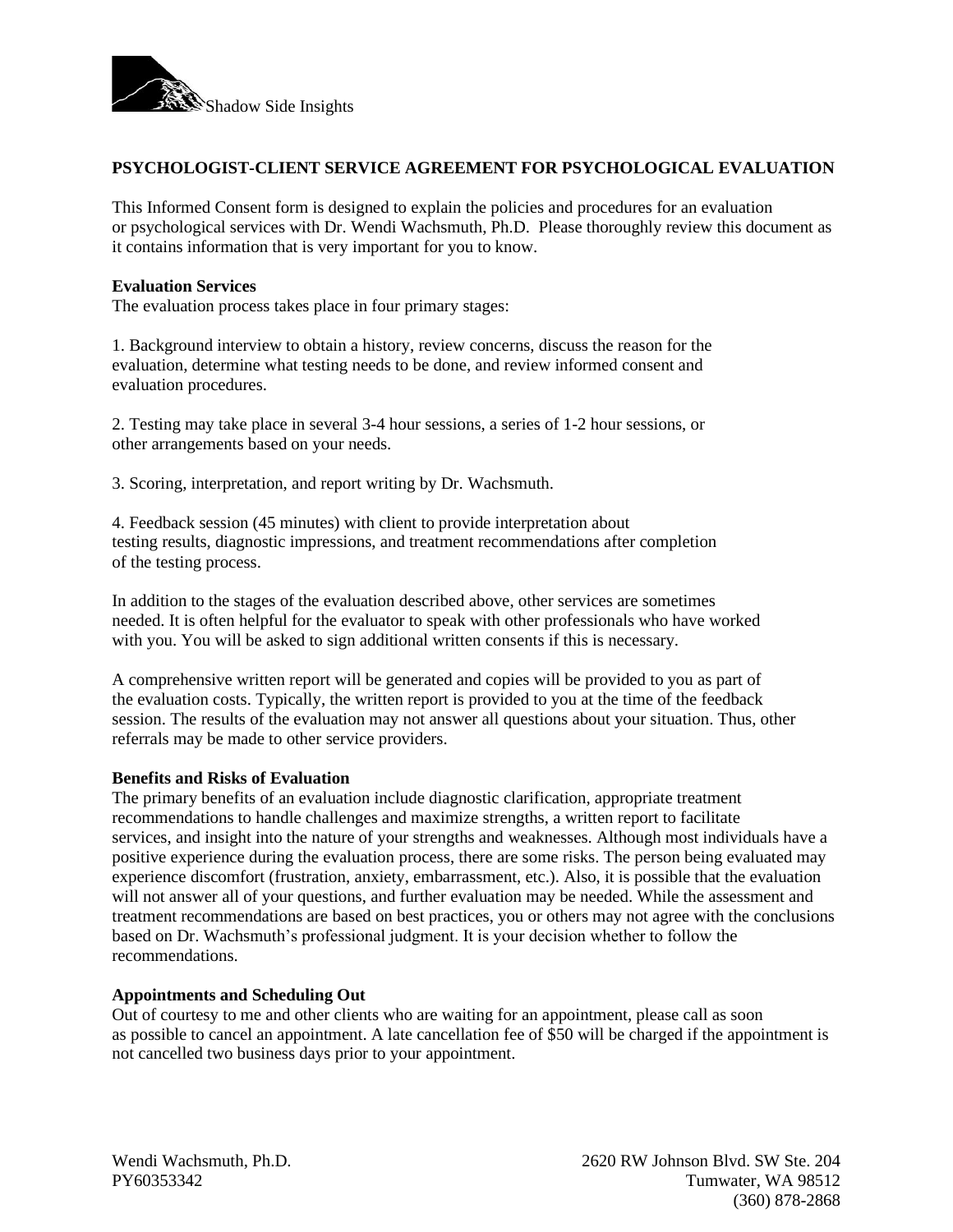

# **Confidentiality**

The law protects the privacy of all communications between a patient and a psychologist. In most situations, I can only release information about your treatment to others if you sign a written authorization form that meets certain legal requirements imposed by the law. There are other situations that require only that you provide written, advance consent.

Your signature on this Agreement provides consent for those activities, as follows:

• I may occasionally find it helpful to consult other health and mental health professionals about a case. During a consultation, I make every effort to avoid revealing the identity of my patient. The other professionals are also legally bound to keep the information confidential. Unless you object, I will not tell you about these consultations unless I feel that it is important to our work together.

• If a patient threatens to harm himself/herself, I may be obligated to seek hospitalization for him/her, or to contact family members or others who can help provide protection. There are some situations where I am permitted or required to disclose information without either your consent or Authorization.

• If you are involved in a court proceeding and a request is made for information concerning your diagnosis and treatment, such information is protected by the psychologist-patient privilege law. I cannot provide any information without your (or your legal representative's) written authorization, or court order, or if a subpoena is served on me with appropriate notices, I may have to release information in a sealed envelope to the clerk of the court issuing the subpoena. If you are involved in or contemplating litigation, you should consult with your attorney to determine whether a court would be likely to order me to disclose information.

• If a government agency is requesting the information for health oversight activities, I may be required to provide it for them.

• If a patient files a complaint or lawsuit against me, I may disclose relevant information regarding that patient in order to defend myself.

• If a patient files a worker's compensation claim, I must, upon appropriate request, provide a copy of any mental health report.

There are some unusual situations in which I am legally obligated to take actions, which I believe are necessary to

attempt to protect others from harm and I may have to reveal some information about a patient's treatment.

• If I have reason to suspect that a child is abused or neglected, the law requires that I file a report with the appropriate governmental agency, usually the Department of Social Services. Once such a report is filed, I may be required to provide additional information.

• If I have reason to suspect that an adult is abused, neglected or exploited, the law requires that I report to the Department of Welfare or Social Services. Once such a report is filed, I may be required to provide additional information.